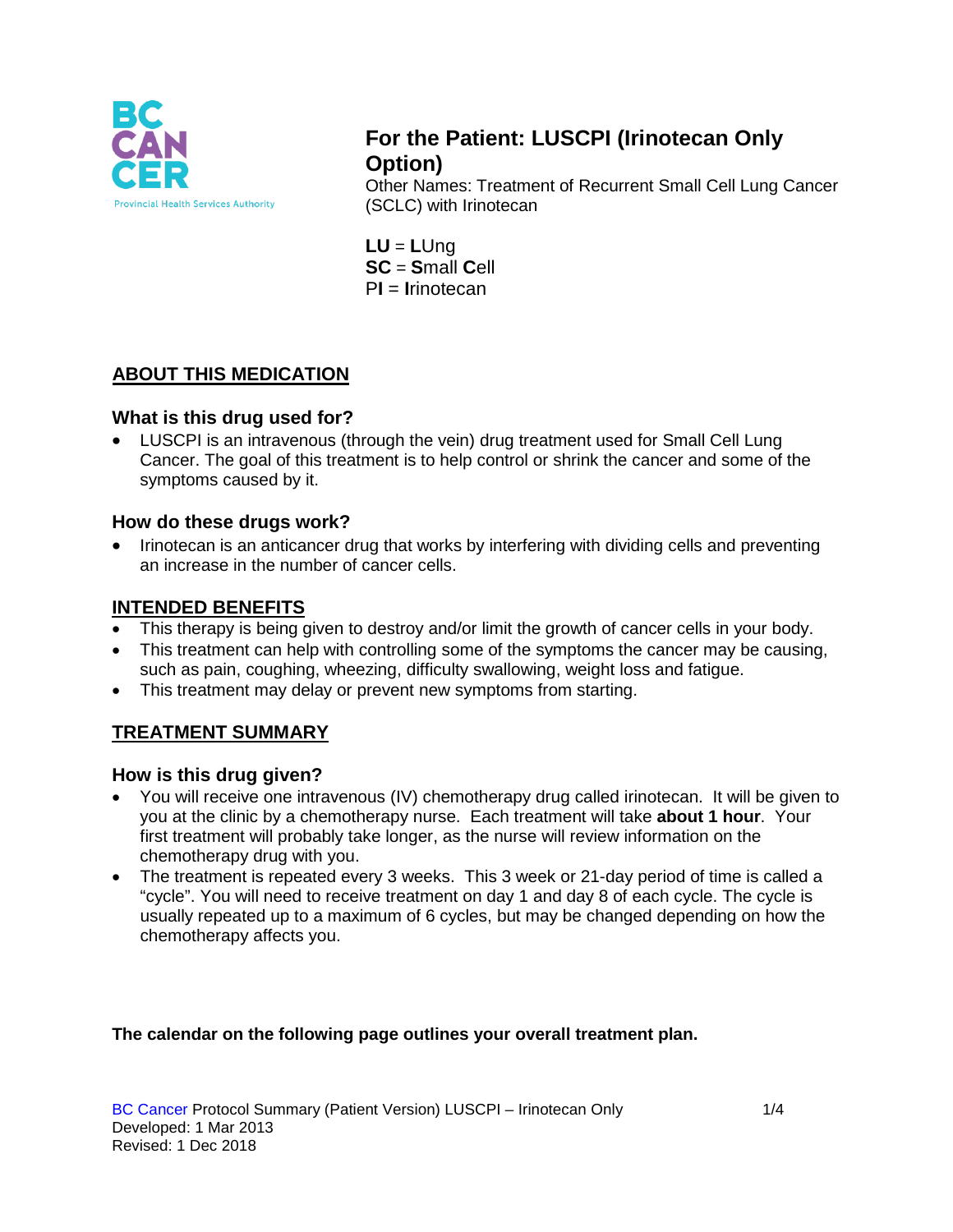| <b>DATE</b> | <b>TREATMENT PLAN</b>                                       |
|-------------|-------------------------------------------------------------|
|             | $\triangleright$ Week 1 $\rightarrow$ Irinotecan IV x 1 day |
|             | $\triangleright$ Week 2 $\rightarrow$ Irinotecan IV x 1 day |
|             | Week $3 \rightarrow$ No Treatment                           |

| C<br>C | <b>DATE</b> | <b>TREATMENT PLAN</b>                                       |
|--------|-------------|-------------------------------------------------------------|
|        |             | $\triangleright$ Week 1 $\rightarrow$ Irinotecan IV x 1 day |
|        |             | $\triangleright$ Week 2 $\rightarrow$ Irinotecan IV x 1 day |
|        |             | Week $3 \rightarrow$ No Treatment                           |

| C<br>C | <b>DATE</b> | <b>TREATMENT PLAN</b>                                       |
|--------|-------------|-------------------------------------------------------------|
| Е      |             | $\triangleright$ Week 1 $\rightarrow$ Irinotecan IV x 1 day |
| 3      |             | $\triangleright$ Week 2 $\rightarrow$ Irinotecan IV x 1 day |
|        |             | Week $3 \rightarrow$ No Treatment                           |

| C              | <b>DATE</b> | <b>TREATMENT PLAN</b>                                       |  |  |
|----------------|-------------|-------------------------------------------------------------|--|--|
|                |             | $\triangleright$ Week 1 $\rightarrow$ Irinotecan IV x 1 day |  |  |
| $\overline{4}$ |             | $\triangleright$ Week 2 $\rightarrow$ Irinotecan IV x 1 day |  |  |
|                |             | Week $3 \rightarrow$ No Treatment                           |  |  |

| C.<br>$\check{ }$<br>C. | <b>DATE</b> | <b>TREATMENT PLAN</b>                                       |
|-------------------------|-------------|-------------------------------------------------------------|
|                         |             | $\triangleright$ Week 1 $\rightarrow$ Irinotecan IV x 1 day |
| 5                       |             | $\triangleright$ Week 2 $\rightarrow$ Irinotecan IV x 1 day |
|                         |             | Week $3 \rightarrow$ No Treatment                           |

| C<br>C | <b>DATE</b> | <b>TREATMENT PLAN</b>                                       |
|--------|-------------|-------------------------------------------------------------|
|        |             | $\triangleright$ Week 1 $\rightarrow$ Irinotecan IV x 1 day |
| 6      |             | $\triangleright$ Week 2 $\rightarrow$ Irinotecan IV x 1 day |
|        |             | Week $3 \rightarrow$ No Treatment                           |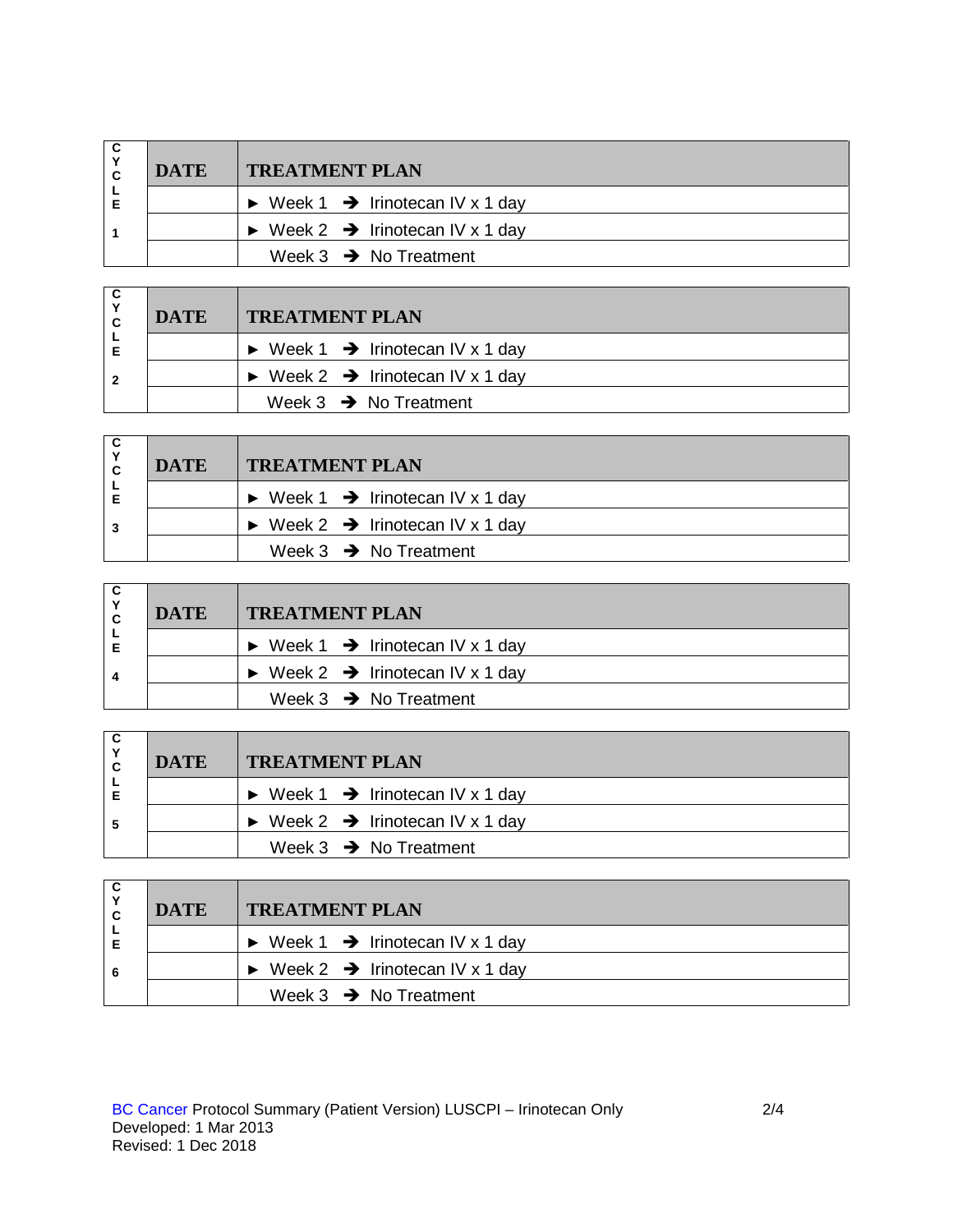#### **What will happen when I get the drug?**

• A blood test is done on or before the first day of each treatment with irinotecan (Day 1 and Day 8 of each cycle). The dose and timing of your chemotherapy may be changed based on your blood counts and/or other side effects.

### **Side Effects**

- The doctor will review the risks of treatment and possible side effects with you before starting treatment.
- The chemotherapy nurse will review possible side effects and their management with you on the day you receive your first treatment.
- **Early onset diarrhea** may occur during or shortly after an irinotecan treatment (within 24 hours). It starts with watery eyes, stomach cramps and sweating, and requires treatment as soon as possible. Tell your nurse or doctor **immediately** if you experience these symptoms. Early onset diarrhea is treated with a medication called atropine, which is injected into a vein or under your skin. If the cancer centre is closed, your cancer doctor may tell you to go to the Hospital Emergency for atropine treatment.
- **Late onset diarrhea** may occur one day to several days after an irinotecan treatment. It starts with stools more loose or often than usual and requires early treatment. It is very important that you purchase LOPERAMIDE (IMODIUM®) 2 mg tablets from a retail pharmacy. A prescription is not required. The dosing of loperamide for diarrhea caused by irinotecan is much higher than the package directions. It is important that you follow this dosing schedule:
	- $\triangleright$  Late onset diarrhea must be treated immediately with loperamide 2mg tablets
	- **Take two (2) tablets** at the first sign of loose or more frequent stools than usual
	- Then **take one (1) tablet every two (2) hours** until diarrhea has stopped for 12 hrs.
	- At night, you may take **two (2) tablets every four (4) hours** (set your alarm) during the time you usually sleep.

 Always keep a supply of loperamide available to use (e.g. have 48 tablets on hand). If the diarrhea **does not improve 24 hours after starting loperamide or lasts more than 36 hours**, call your doctor.

• Unexpected and unlikely side effects can occur with any drug treatment. Please refer to the patient information handout titled "*For the Patient: irinotecan"* for a complete list of possible side effects and their management.

#### **Medication Interactions**

Other drugs such as laxatives, seizure medicines, St. John's Wort, dexamethasone or prochlorperazine may interact with irinotecan.

- Dexamethasone can be taken as an antinausea drug. Discuss with your cancer doctor if you are taking dexamethasone on a daily basis.
- Prochlorperazine should not be taken as an antinausea drug on the day of your irinotecan treatment.
- Tell your doctor if you are taking any other drugs as your dose may need to be changed. Check with your doctor or pharmacist before you start taking any new drugs. Please refer to "*For the Patient: irinotecan*".